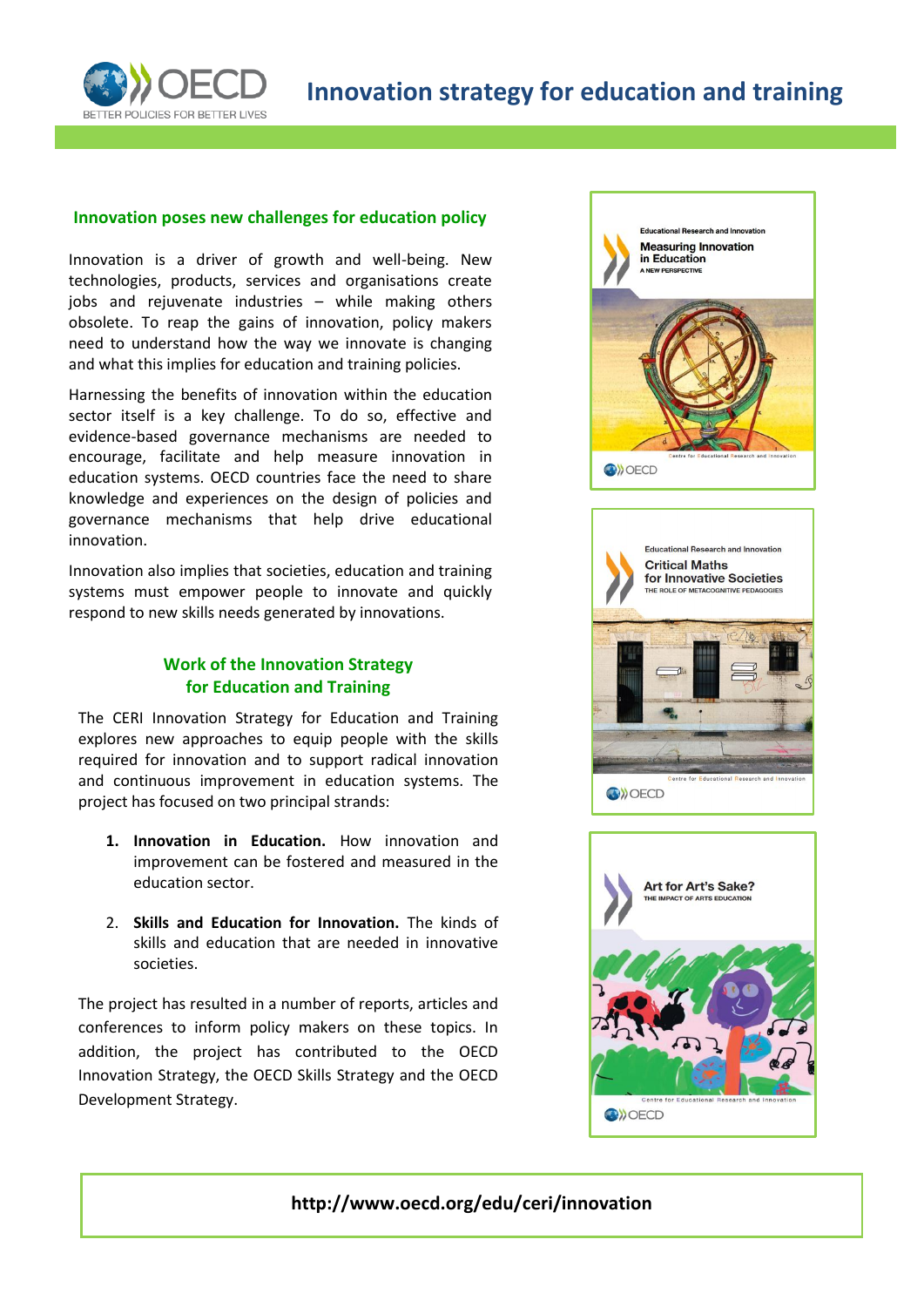# **Strand 1: Innovation in education**

## **Pillars of innovation in education**

This strand of the project explores the role and interaction of multiple **levers of innovation policy** in the education sector and how they can be governed to become more effective. A range of innovation **policy instruments** are examined to identify how countries do or could foster educational ecosystems that facilitate selfsustained improvement and leave room for experimentation and radical innovation.

#### **System organisation**

**Regulatory frameworks** provide incentives and opportunities for innovation.

 Does the rate of innovation increase when educators are spurred on by competitive incentives? How much room for innovation leave central and school-based approaches to curriculum decision making?

#### **Technology**

Policy makers and educators need to develop a systemic approach when adopting **technology-based innovations in education**.

- How to best integrate technology into classroom teaching?
- How could the development of longitudinal information systems lead to a more efficient use of the "big data" collected by education systems and how could they support innovation and improvement?

#### **School organisation**

Forms of **work organisation in schools** can spur organisational learning and educational outcomes.

 $\bullet$  How do interaction within organisations  $-$  as well as individual and organisational learning and training – effectively promote innovation?



#### **Educational R&D**

Public and private investment are required to promote R&D on existing and new **educational products and services**.

- Can the education industry developing innovative tools grow to match the rate of innovation seen in other sectors?
- How is educational R&D structured and supported within countries?

#### **Measuring innovation in education**

The ability to **measure innovation** is essential to an improvement strategy in education. Knowing **whether and how much practices are changing** within classrooms and educational organisations, and to what extent change is linked to improvements, strengthens the **education knowledge base** which informs policy making.

- New comparative information about innovation in education compared to other sectors.
- Over 200 measures of innovation in education using international data.

## **Recent publications on innovation in education**

- OECD (2014), *Measuring Innovation in Education: A New Perspective*, OECD Publishing.
- OECD (2013), *Sparking Innovation in STEM Education with Technology and Collaboration*, OECD Publishing.
- OECD (2013), *Review of the Italian Strategy for Digital Schools*, OECD Publishing.
- Hennessy, S. and L. London (2013), "**Learning from International Experiences with Interactive Whiteboards:**  The Role of Professional Development in Integrating the Technology", OECD Education Working Papers, No. 89, OECD Publishing.
- Foray, D. and J. Raffo (2012), "**Business-Driven Innovation: Is it Making a Difference in Education?**: An Analysis of Educational Patents", OECD Education Working Papers, No. 84, OECD Publishing.
- OECD (2010), *Innovative Workplaces: Making Better Use of Skills within Organisations*, OECD Publishing.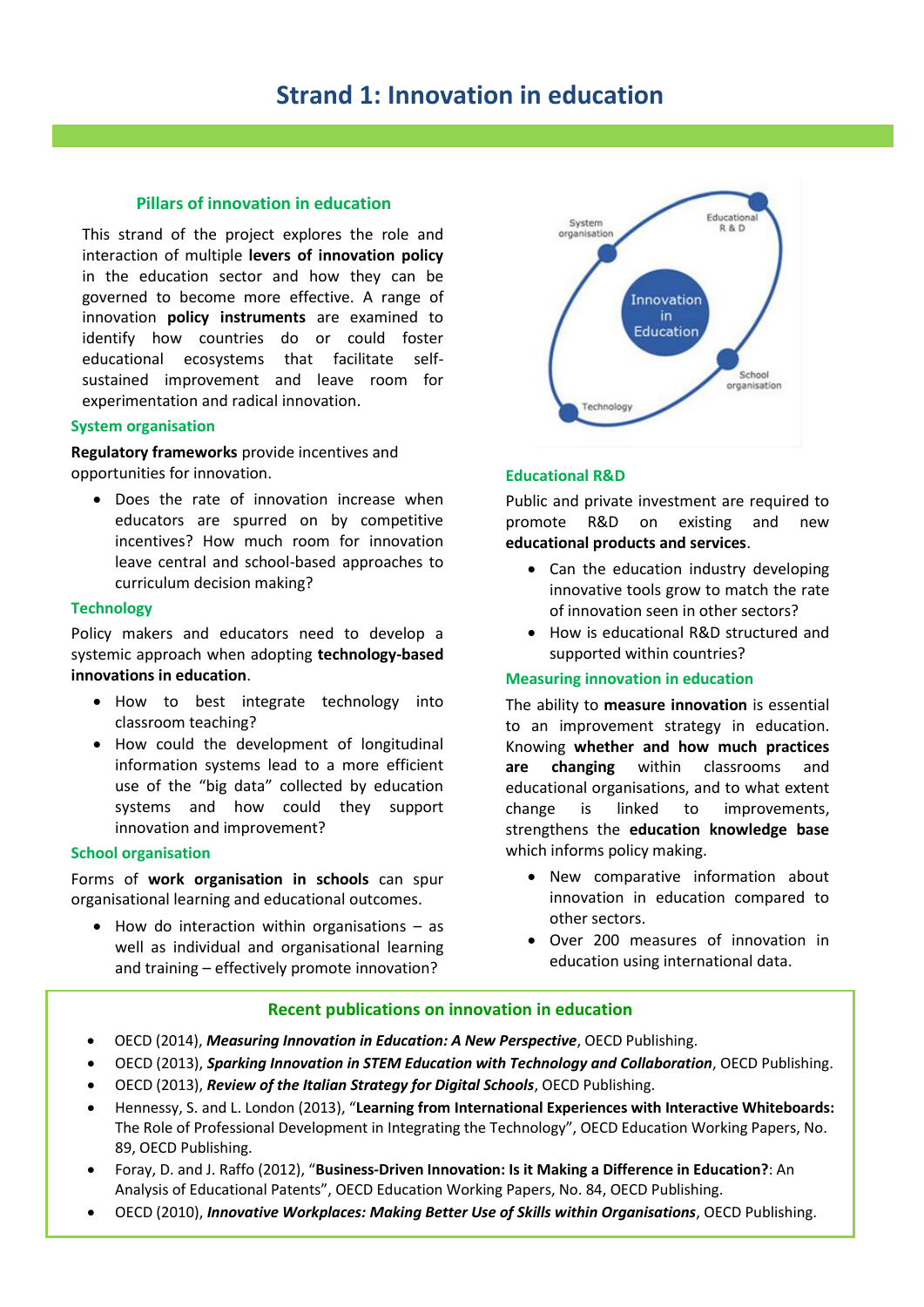# **Strand 2: Skills and education for innovation**

## **Developing skills for innovation**

This strand of the Innovation Strategy for Education and Training explores the role of the education and training system in fostering **the dispositions and skills that are conducive to innovation**. In innovation-driven societies, education and training systems must empower people to innovate and to quickly respond to new skills needs generated by technological and organisational change. This strand of work examines what skills are required for innovative societies, how different teaching methods may help foster these skills, and what policies OECD countries can undertake to address the challenges posed by innovation.



The skills needed for innovation go beyond knowledge and mastery of one's domain. Innovators need to **think critically**, to **apply their knowledge to unfamiliar problems**, and to be able to **come up with new ideas** and make connections. Innovation is also aided by behavioural and social skills that help people pursue their critical thinking and creative skills and put their ideas into action.

The Innovation Strategy for Education and Training has explored and sought to answer a number of policy issues, including:

- How education and training systems must **adjust to the evolving skill needs** of highly innovative societies.
- How different school and university subjects **science, mathematics, arts, entrepreneurship** help develop skills for innovation.
- The **pedagogies and teaching models**, such as problem-based learning or metacognitive strategies, that may help to develop skills for innovation.
- The **modes of workplace organisation** that are most effective in encouraging and further developing skills for innovation.

This work will culminate in a policy handbook synthesising the main findings of the project.

## **Recent publications on skills for education and innovation**

- Mevarech, Z. and B. Kramarski (2014), *Critical Maths for Innovative Societies: The Role of Metacognitive Pedagogies*, OECD Publishing.
- Hoidn, S. and K. Kärkkäinen (2014), "**Promoting Skills for Innovation in Higher Education**: A Literature Review on the Effectiveness of Problem-based Learning and of Teaching Behaviours", *OECD Education Working Papers*, No. 100, OECD Publishing.
- Lucas, B., G. Claxton and E. Spencer (2013), "**Progression in student creativity in school**: First steps towards new forms of formative assessments", OECD Education Working Papers, No. 86.
- Winner, E., T. Goldstein and S. Vincent-Lancrin (2013), *Art for Art's Sake? The Impact of Arts Education*, OECD Publishing.